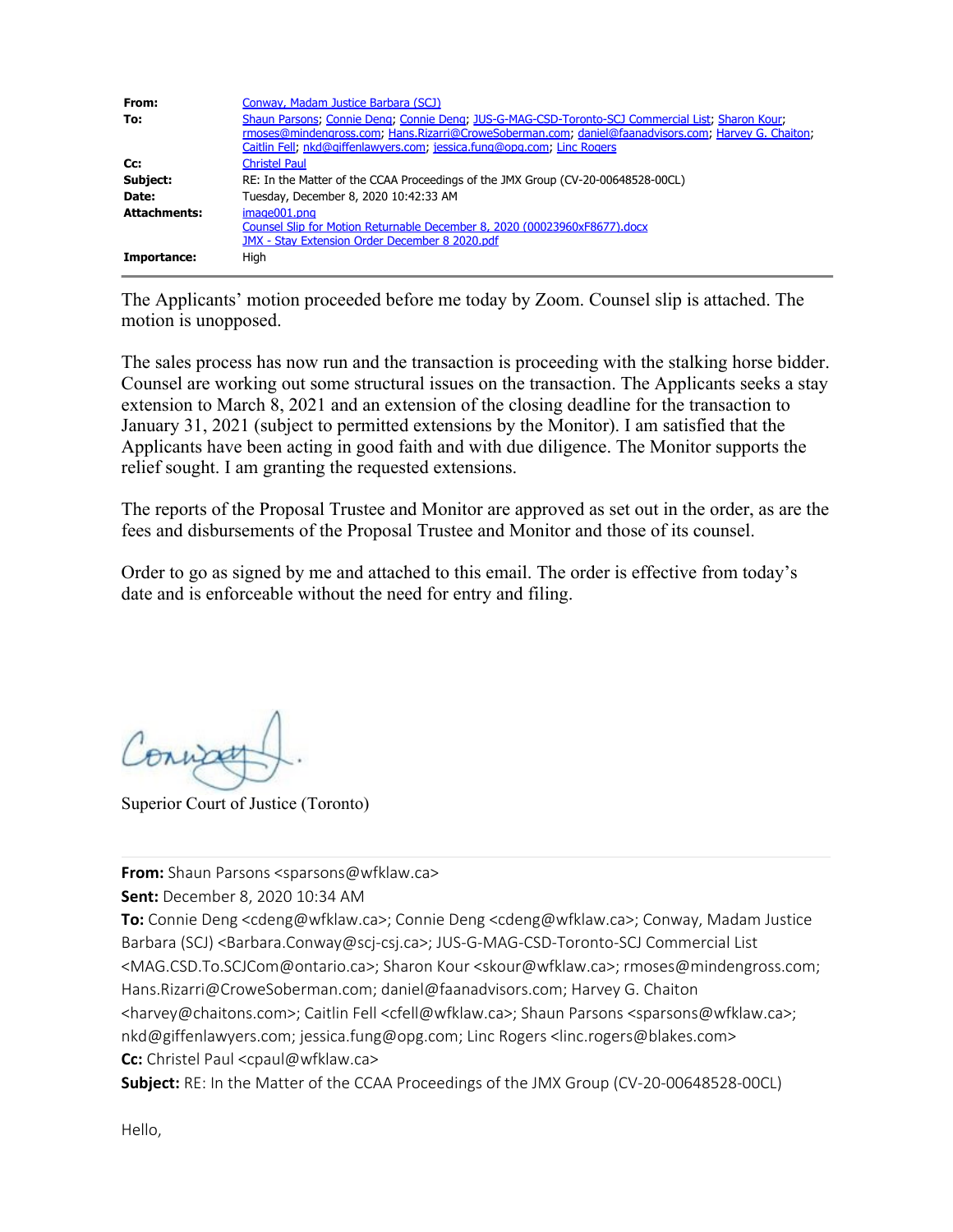Further to the attendance this morning before Justice Conway, please find a clean order and counsel slip attached.

Best,



**Shaun Parsons** Associate | **Weisz Fell Kour LLP T** | [416.417.8781](tel:%20416.613.8284) **F** | [416.613.8290](tel:416.613.8290) **E** | [sparsons@wfklaw.ca](mailto:sparsons@wfklaw.ca)

Web | [wfklaw.ca](https://can01.safelinks.protection.outlook.com/?url=http%3A%2F%2Fwfklaw.ca%2F&data=04%7C01%7CBarbara.Conway%40scj-csj.ca%7C5053b9577e8d4fb5a0f508d89b8ea410%7Ccddc1229ac2a4b97b78a0e5cacb5865c%7C0%7C1%7C637430384514868341%7CUnknown%7CTWFpbGZsb3d8eyJWIjoiMC4wLjAwMDAiLCJQIjoiV2luMzIiLCJBTiI6Ik1haWwiLCJXVCI6Mn0%3D%7C1000&sdata=28EEsBMj1ldA4RxjZWwwA6vSDRu8mnoxnOXBqjVB3FE%3D&reserved=0)

-----Original Appointment----- **From:** Connie Deng [<cdeng@wfklaw.ca](mailto:cdeng@wfklaw.ca)> **Sent:** Thursday, December 3, 2020 9:16 PM **To:** Connie Deng; [Barbara.Conway@scj-csj.ca](mailto:Barbara.Conway@scj-csj.ca); [MAG.CSD.To.SCJCom@ontario.ca](mailto:MAG.CSD.To.SCJCom@ontario.ca); Sharon Kour; [rmoses@mindengross.com](mailto:rmoses@mindengross.com); [Hans.Rizarri@CroweSoberman.com](mailto:Hans.Rizarri@CroweSoberman.com); [daniel@faanadvisors.com](mailto:daniel@faanadvisors.com); [harvey@chaitons.com;](mailto:harvey@chaitons.com) Caitlin Fell; Shaun Parsons; [nkd@giffenlawyers.com](mailto:nkd@giffenlawyers.com); [jessica.fung@opg.com](mailto:jessica.fung@opg.com) **Cc:** Christel Paul; [linc.rogers@blakes.com](mailto:linc.rogers@blakes.com) **Subject:** In the Matter of the CCAA Proceedings of the JMX Group (CV-20-00648528-00CL) **When:** Tuesday, December 8, 2020 10:00 AM-10:30 AM (UTC-05:00) Eastern Time (US & Canada). **Where:** Zoom

Sharon Kour is inviting you to a scheduled Zoom meeting.

Topic: In the Matter of the CCAA Proceedings of the JMX Group (CV-20-00648528-00CL) Time: This is a recurring meeting Meet anytime

Join Zoom Meeting [https://us02web.zoom.us/j/84769303108](https://can01.safelinks.protection.outlook.com/?url=https%3A%2F%2Fus02web.zoom.us%2Fj%2F84769303108&data=04%7C01%7CBarbara.Conway%40scj-csj.ca%7C5053b9577e8d4fb5a0f508d89b8ea410%7Ccddc1229ac2a4b97b78a0e5cacb5865c%7C0%7C1%7C637430384514878336%7CUnknown%7CTWFpbGZsb3d8eyJWIjoiMC4wLjAwMDAiLCJQIjoiV2luMzIiLCJBTiI6Ik1haWwiLCJXVCI6Mn0%3D%7C1000&sdata=fOWJmzVOxgb5F0syyVvaoHhI%2FEtbjFecZVSICre639c%3D&reserved=0)

Meeting ID: 847 6930 3108 One tap mobile +15873281099,,84769303108# Canada +16473744685,,84769303108# Canada

Dial by your location +1 587 328 1099 Canada +1 647 374 4685 Canada +1 647 558 0588 Canada +1 778 907 2071 Canada +1 204 272 7920 Canada +1 438 809 7799 Canada +1 312 626 6799 US (Chicago)